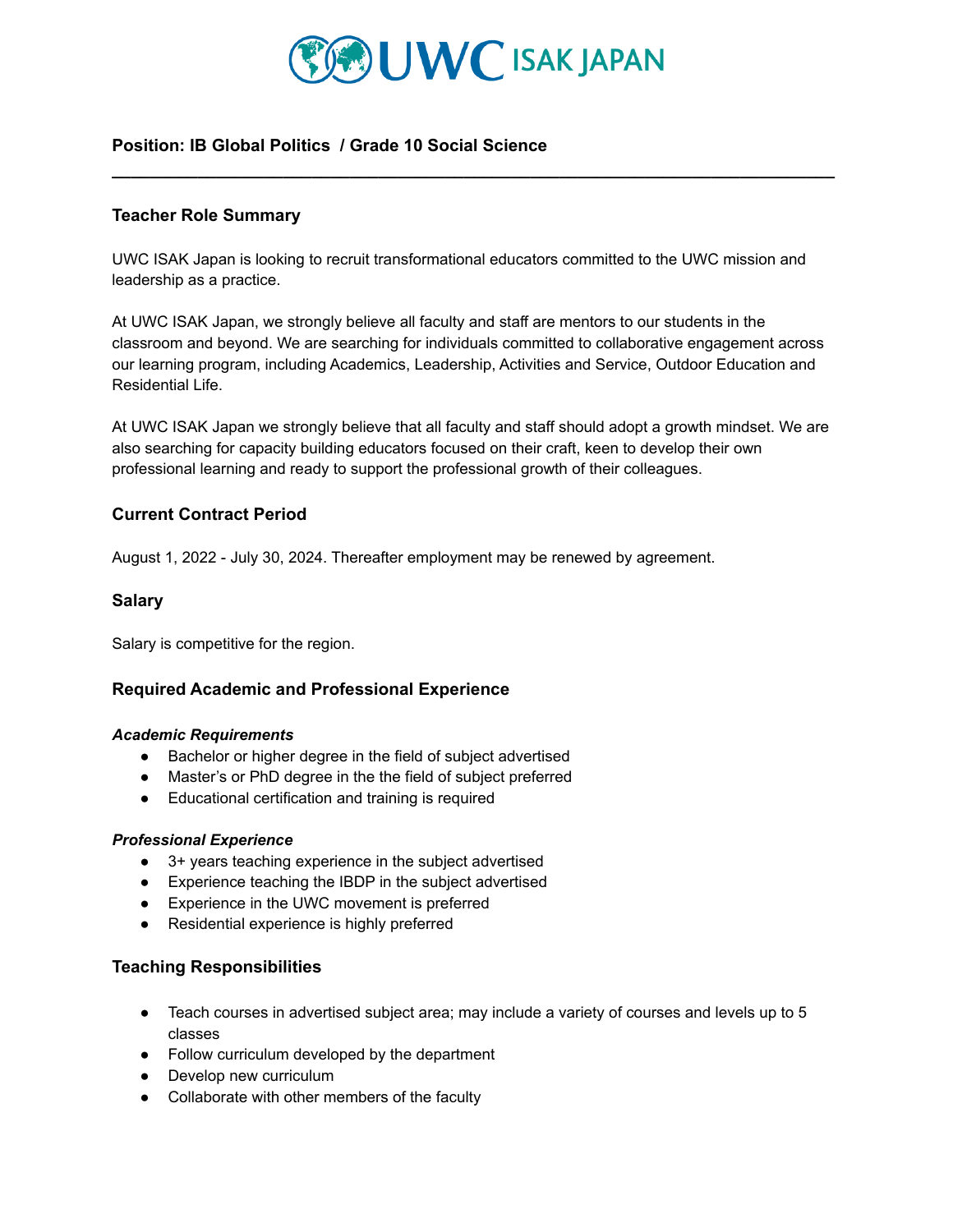

# **Mentoring Responsibilities**

Residential duty is an additional contract offer, but commitment to residential life is a must. In addition to teaching responsibilities, all teachers will be assigned some or all of the following mentoring responsibilities:

- Serve as student advisory group leader
- Coach or supervise extracurricular sports
- Lead or participate in Japanese cultural activities
- Participate in outdoor education opportunities
- Facilitate local service projects or leadership projects
- Residential duty is an additional contractual offer

## **Personality / Successful Traits**

- Resonates with the UWC ISAK leadership model and willing to be an active participant in it
- Curious about and open to exploring mindfulness and design thinking in personal and professional life
- Positive; Enthusiastic about creating and contributing to a school that is evolving
- Pragmatic and resourceful; Able to identify needs and willing to address them
- Patient and flexible; Comfortable working in a school that is growing and evolving
- Self aware and motivated; engaged in continuous reflection and improvement
- Able to work independently and complete tasks without supervision while respecting existing roles and structures within the school
- Able to work in a team; enjoys collaborative teaching among different fields and inspired to work interdisciplinarily
- Enjoys a residential lifestyle; understands the demands and flexibility required of adults in a *residential environment*, including needs that come up unexpectedly.

# **How To Apply**

Please submit the following documents to [recruit@uwcisak.jp](mailto:recruit@uwcisak.jp) by **May 30, 2022**:

- Cover Letter
- CV (including any experience teaching IBDP, listing the subject and years taught)
- Copy of teaching credentials
- If you are selected for an interview, we will ask you to submit the following: diploma related to the subject to be taught (with relevant transcript), diploma from highest degree earned (with relevant transcript).
- Note: Successful candidates will need to complete a criminal background check (arranged and paid for by the school) before the final employment contract is issued.

\_\_\_\_\_\_\_\_\_\_\_\_\_\_\_\_\_\_\_\_\_\_\_\_\_\_\_\_\_\_\_\_\_\_\_\_\_\_\_\_\_\_\_\_\_\_\_\_\_\_\_\_\_\_\_\_\_\_\_\_\_\_\_\_\_\_\_\_\_\_\_\_\_\_\_\_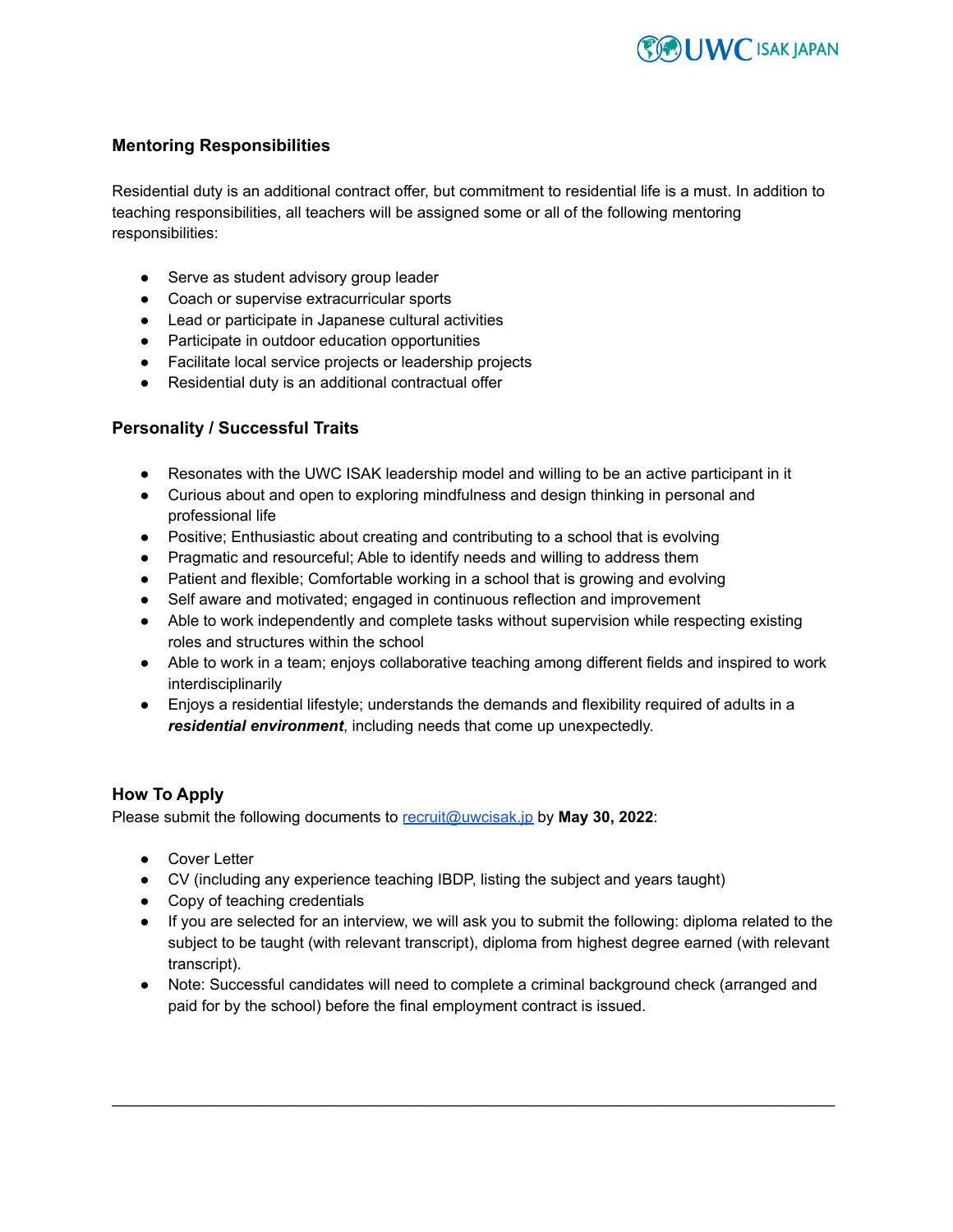

*We are looking for applicants who will be a strong fit for our unique educational environment. Please read this general information and give it careful consideration before submitting an application.*

## **General Information**

## **UWC ISAK Japan Core Values**

#### **A Shared UWC Mission**

*UWC makes education a force to unite people, nations and cultures for peace and a sustainable future.*

#### **Our Distinct Identity**

*UWC ISAK Japan empowers students to become transformational leaders who explore new frontiers for the greater good of Asia and beyond.*

We believe not only in the power of education, but also in the power of young people to become catalysts for positive change. We aim to create an environment where students learn to understand and appreciate different perspectives, challenge themselves academically and emotionally, and develop their innate potential as change-makers who can identify what is most important and needed, take action in the face of discomfort, use diversity as a strength, and support others in this practice.

#### **Our Motto**

Our school motto reflects our hopes for and dedication to all UWC ISAK Japan students as they journey through one of the most important and exciting times of their lives.

*One Life. Realize Your Potential. Be a Catalyst for Positive Change.*

## **Leadership Education at UWC ISAK Japan**

Part of our distinct identity as a UWC is our focus on leadership, specifically leading ourselves and leading with others.

## **We believe in transformational leadership.**

#### **Who is a transformational leader?**

A [transformational](http://www.japan-guide.com/e/e6030.html) leader is someone who consistently identifies what is most important and what is needed, takes action in the face of [discomfort,](http://www.japan-guide.com/e/e6030.html) uses diversity as a strength, and supports others in this practice. With continuous practice, a [transformational](http://www.japan-guide.com/e/e6030.html) leader creates positive change within self and the [community](http://www.japan-guide.com/e/e6030.html) at large.

A transformational leader consistently applies these foundational skills of leadership:

● Awareness: Deeply observes oneself and the environment, and understands what is important for self and the greater good.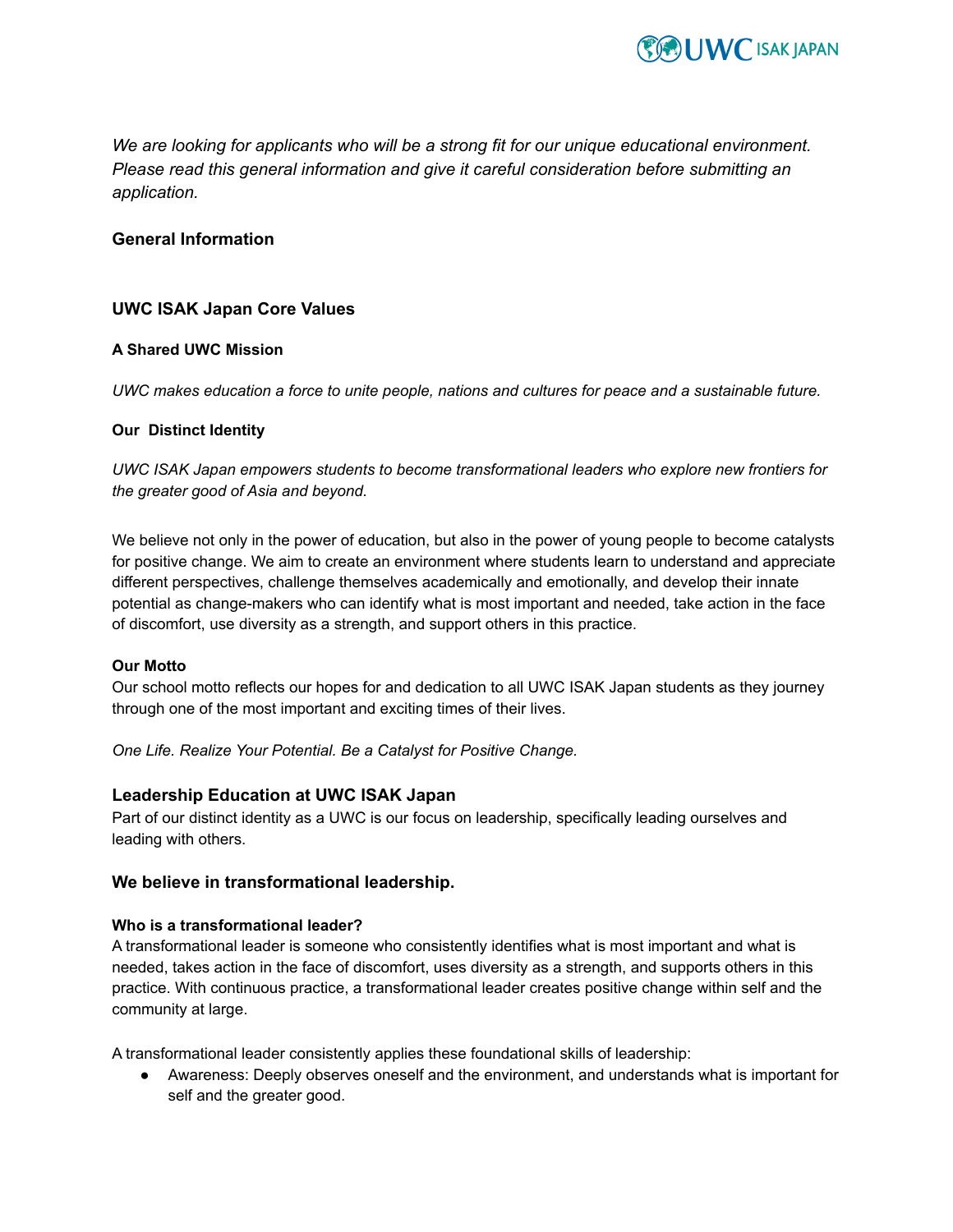

- Connection: Empathizes with members of a community, understands their diverse potentials and values, and supports them towards a common goal.
- Action Taking: Steps out of one's comfort zone to courageously bring ideas to life.
- Self-Discipline: Responds positively to challenges with measured reflection, growth mindset, resilience and optimism.
- Creativity: Generates innovative ideas and questions and builds upon those of others

#### **Leadership is a practice[.](https://uwcisak.jp/education/leadership/)**

Leadership is not a position or status that a selective group of people earn, whether by the virtue of their economic or social position in society or their innate demeanor or personality. At UWC ISAK Japan, we believe that leadership is a practice. This practice is integrated into our [curriculum,](https://uwcisak.jp/education/leadership/) and we believe that with practice, individuals can grow and integrate the essential skills of leadership.

#### **About UWC**

Founded in 1962, UWC (United World Colleges) is a global education movement that makes education a force to unite people, nations and cultures for peace and a sustainable future. UWC is comprised of schools and colleges in 17 countries, with national committees and selection contacts in more than 155 countries. UWC fosters a lifelong commitment to social responsibility, and to date has inspired a network of 60,000 alumni who believe it is possible to work for positive change.

The majority of students attending UWCs are selected by UWC national committees. In support of the belief that education should be independent of a student's ability to pay, 70% of national committee selected IB Diploma students receive full scholarships. The UWC movement places a high value on experiential learning, outdoor education, service and other cultural understanding, alongside the academically challenging International Baccalaureate Diploma Programme (IBDP).

## **About UWC ISAK Japan**

UWC ISAK Japan is Japan's only full-boarding international high school and the newest member of the United World Colleges movement. Following the Japanese school system, UWC ISAK is a three-year high school, with all students in grades 11 and 12 following the IB Diploma Programme curriculum. The school is accredited by the Japanese Ministry of Education (MEXT) and all graduates receive a Japanese high school diploma. Currently 173 students from 57 countries attend UWC ISAK Japan, with 70% of students receiving full or partial need-based scholarship support. 30% of enrolled students are Japanese, with the remaining 70% coming from homes outside of Japan.

#### **Location**

Karuizawa is located in Nagano Prefecture, home to the 1998 Winter Olympics and fondly referred to as the "Roof of Japan." Karuizawa has been attracting an international mix of visitors since the late nineteenth century. The mountainous climate keeps Kaurizawa cool and comfortable during Japan's summer months, making it a popular escape from Tokyo's heat and humidity. Karuizawa experiences four seasons with regular snow in the winter which generally lasts from early December through February. Monthly temperatures average between 21 and -5 throughout the year.